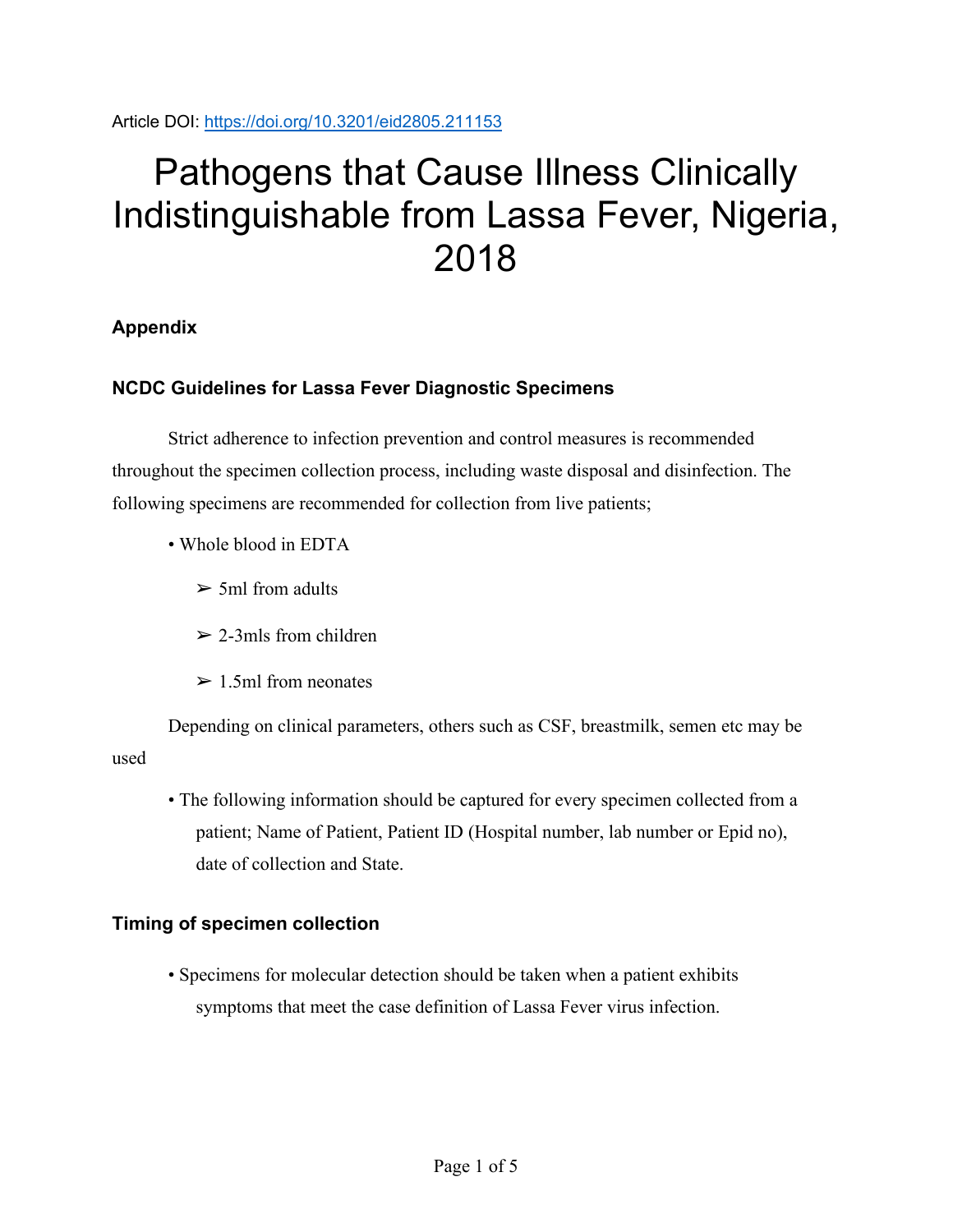• If specimens are collected less than 3 days after onset of symptoms, additional specimens will be needed if the test result on the first specimen is negative. The second specimen should be collected at least 48 hours after the first specimen.

#### **References**

- 1. Wood DE, Lu J, Langmead B. Improved metagenomic analysis with Kraken 2. Genome Biol. 2019;20:257. [PubMed](https://www.ncbi.nlm.nih.gov/entrez/query.fcgi?cmd=Retrieve&db=PubMed&list_uids=31779668&dopt=Abstract) <https://doi.org/10.1186/s13059-019-1891-0>
- 2. Li H, Durbin R. Fast and accurate long-read alignment with Burrows-Wheeler transform. Bioinformatics. 2010;26:589–95. [PubMed](https://www.ncbi.nlm.nih.gov/entrez/query.fcgi?cmd=Retrieve&db=PubMed&list_uids=20080505&dopt=Abstract) <https://doi.org/10.1093/bioinformatics/btp698>
- 3. Endimiani A, Luzzaro F, Brigante G, Perilli M, Lombardi G, Amicosante G, et al. *Proteus mirabilis* bloodstream infections: risk factors and treatment outcome related to the expression of extended-spectrum beta-lactamases. Antimicrob Agents Chemother. 2005;49:2598-605. [PubMed](https://www.ncbi.nlm.nih.gov/entrez/query.fcgi?cmd=Retrieve&db=PubMed&list_uids=15980325&dopt=Abstract) <https://doi.org/10.1128/AAC.49.7.2598-2605.2005>

**Appendix Table 1.** Demographics of Lassa-Negative patients whose samples are included in this study.

| Group   | No of samples | Age range        | Median age, yrs | en<br>⊃∟ |
|---------|---------------|------------------|-----------------|----------|
| Male    | 93            | 2 month -70 yrs  | 23.20           | 16.30    |
| Female  | ~-            | $1$ vr $-65$ vrs | 25.73           | 16.40    |
| Overall | 160           | 2 months-70 yrs  | 25.53           | 16.28    |

**Appendix Table 2.** Distribution of TaqMan Array Card (TAC) positive results by the number of pathogens detected in each patient sample. *Total number of patient samples tested = 160*.

| Pathogen/Sample | Number of Samples |  |
|-----------------|-------------------|--|
| n               | 76                |  |
|                 | 50                |  |
|                 | 18                |  |
| 3               | 11                |  |
|                 |                   |  |
| 5               | 3                 |  |
| 6               |                   |  |
|                 |                   |  |
| Total           | 160               |  |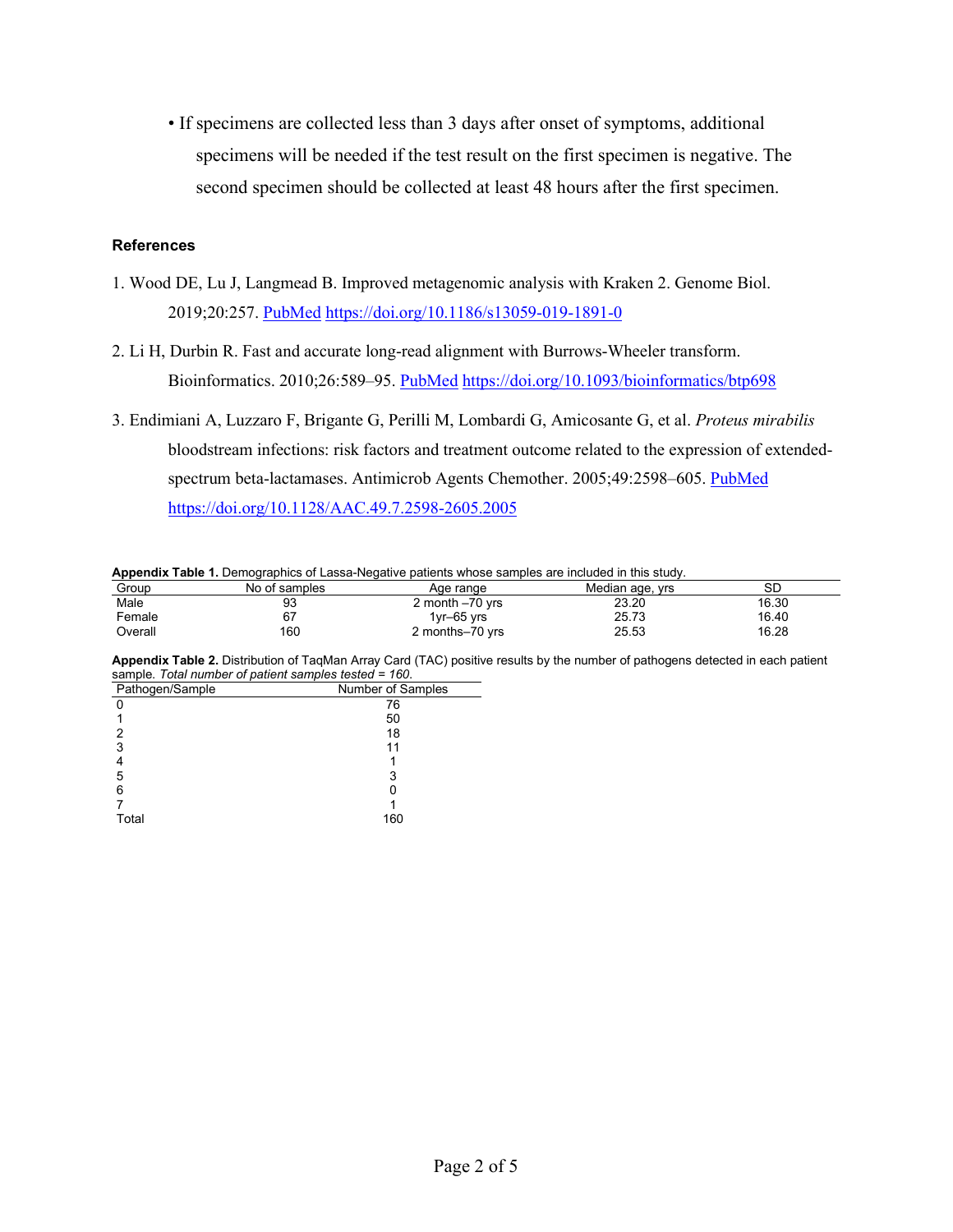| A suspected case describes any individual     |                               |  |  |  |  |  |
|-----------------------------------------------|-------------------------------|--|--|--|--|--|
| presenting with one or more of the following: |                               |  |  |  |  |  |
| -Malaise                                      | -Vomiting                     |  |  |  |  |  |
| -Fever                                        | -Diarrhoea                    |  |  |  |  |  |
| -Headache                                     | -Myalgia                      |  |  |  |  |  |
| -Sore throat                                  | -Chest pain                   |  |  |  |  |  |
| -Cough                                        | -Hearing loss                 |  |  |  |  |  |
| -Nausea                                       |                               |  |  |  |  |  |
| And either:                                   |                               |  |  |  |  |  |
| a) History of                                 | b) History of contact with a  |  |  |  |  |  |
| contact with                                  | probable or confirmed Lassa   |  |  |  |  |  |
| excreta or urine                              | fever case within a period of |  |  |  |  |  |
| of rodents $-$ or $-$                         | 21 days of onset of symptoms  |  |  |  |  |  |
|                                               | OR inexplicable bleeding.     |  |  |  |  |  |

**Appendix Figure 1.** Nigerian National Laboratory Testing Algorithm & Case Definition for Lassa Fever Virus.

| 1. S. pneumoniae #1   | 25. Mec A                 | 49. Rnase PIC                 | 73. Lassa Pineo               |
|-----------------------|---------------------------|-------------------------------|-------------------------------|
| 2. MS2 IC             | 26. Proteus sp.           | 50. MS2 IC control            | 74. Lassa Weller              |
| 3. H .influenzae #1   | 27. N. meningitidis       | 51. Pan Flu A                 | 75. Chikungunya               |
| 4. RNase PIC          | 28. Ps. Aeruginosa #1     | 52. Pan Flu B                 | 76. Yellow fever              |
| 5. B. pertussis ptx   | 29. C. pneumoniae         | 53, RSV A                     | 77. Ebola Bundibugyo          |
| 6. B. pertussis IS481 | 30. M. pneumoniae #1      | 54. RSV B                     | 78. Ebola Zaire               |
| 7. C. burnetti        | 31. Brucella sp.          | 55. measles                   | 79. Ebola Sudan               |
| 8. K. pneumoniae      | 32. Pan-Borrelia          | 56. mumps                     | 80. Ebola IC                  |
| 9. V. cholerae        | 33. B. pertussis IS481#2  | 57. rubella                   | 81. Pan Ebola                 |
| 10. Shigella sp.      | 34. EAE E.coli            | 58. Coronavirus GP2 (OC43/HKL | 82. Pan Marburg               |
| <b>11.18S RNA</b>     | 35. Ps. Aeruginosa #2     | 59. Coronavirus 229E          | 83. Marburg 1                 |
| 12. Salmonella hilA   | 36. Enterobacteriaceae #1 | 60. Coronavirus NL63          | 84. Marburg 2                 |
| 13. Salmonella ttr    | 37. S. pneumoniae #2      | 61. Coronavirus MERS          | 85. West Nile                 |
| 14. C.jejuni/coli     | 38. K. pneumoniae #2      | 62. Rotavirus                 | 86. Rift Valley Fever         |
| <b>15. EAEC</b>       | 39. S.pyogenes #2         | 63. Norovirus GII             | 87. Varicella Zoster Virus #2 |
| 16. E. coli generic   | 40. E. coli generic #2    | 64. Dengue 1                  | 88. Enteroviruses             |
| 17. Vtx1              | 41. H. influenzae #2      | 65. Dengue 2                  | 89. Adenovirus #1             |
| 18. Vtx2              | 42. M. pneumoniae #2      | 66 Lassa Jo-SL                | 90. Adenovirus #2             |
| 19. Leptospira sp     | 43. S.agalactiae #1 GBS   | 67. Lassa Josiah              | 91. Human metapneumovirus     |
| 20. Rickettsia sp     | 44. S.agalactiae #2 GBS   | 68. Lassa Liberia             | 92. EBV#1                     |
| 21. S. pyogenes       | 45. E. cloacae #1 DNAJ    | 69. Lassa Macenta             | 93. Rhinovirus #2             |
| 22. Streptococcus #1  | 46. E. cloacae #2 Rpo2    | 70. Lassa Nigeria 1           | 94. CMV #2                    |
| 23. Streptococcus #2  | 47. E. cloacae #3 Rpo4    | 71. Lassa Nigeria 2           | 95. Rhinovirus #1             |
| 24. S. aureus         | 48. CMV #1                | 72. Lassa Nigeria 4           | 96. H5 avian Flu A            |

**Appendix Figure 2.** TaqMan Array Card Layout (West Africa Panel). This system is based on singleplex, reverse transcription real-time PCR (RT-PCR). The 384-well microfluidic card is pre-spotted with PCR reactions allowing a single sample to be simultaneously screened for up to 50 pathogens. Variants of these cards are already commercialised for multiple gene expression and micro-RNA expression analyses, have been extensively used in cancer research and have been used previously for infectious disease investigations (S. Minot et al., unpub. data,

https://www.biorxiv.org/content/biorxiv/early/2015/09/28/027607.full.pdf) (*1*,*2*).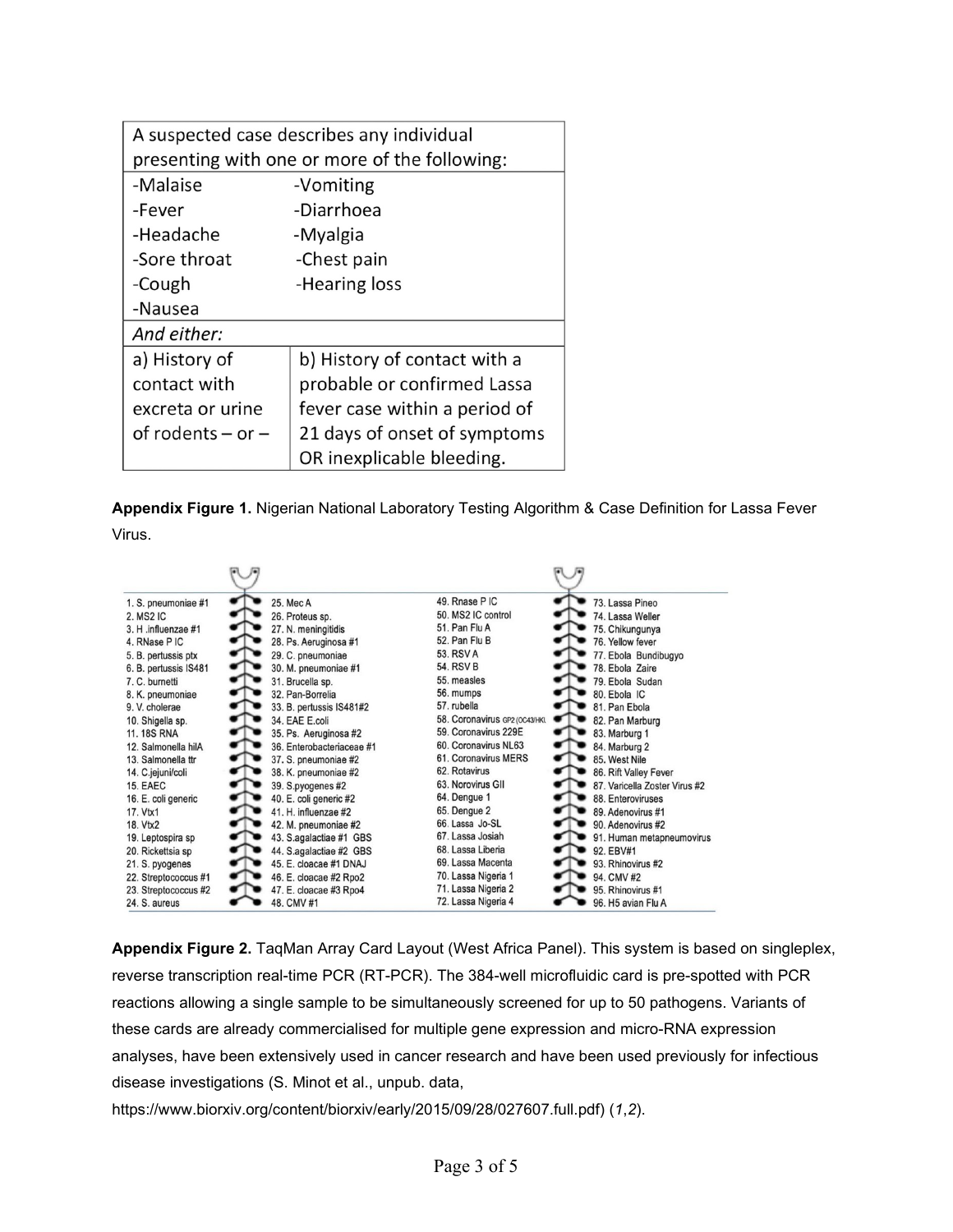

**Appendix Figure 3.** Distribution of TaqMan Array Card (TAC) positive results by the number of positive "hits" detected in each patient sample. *Total number of patient samples tested = 160*.